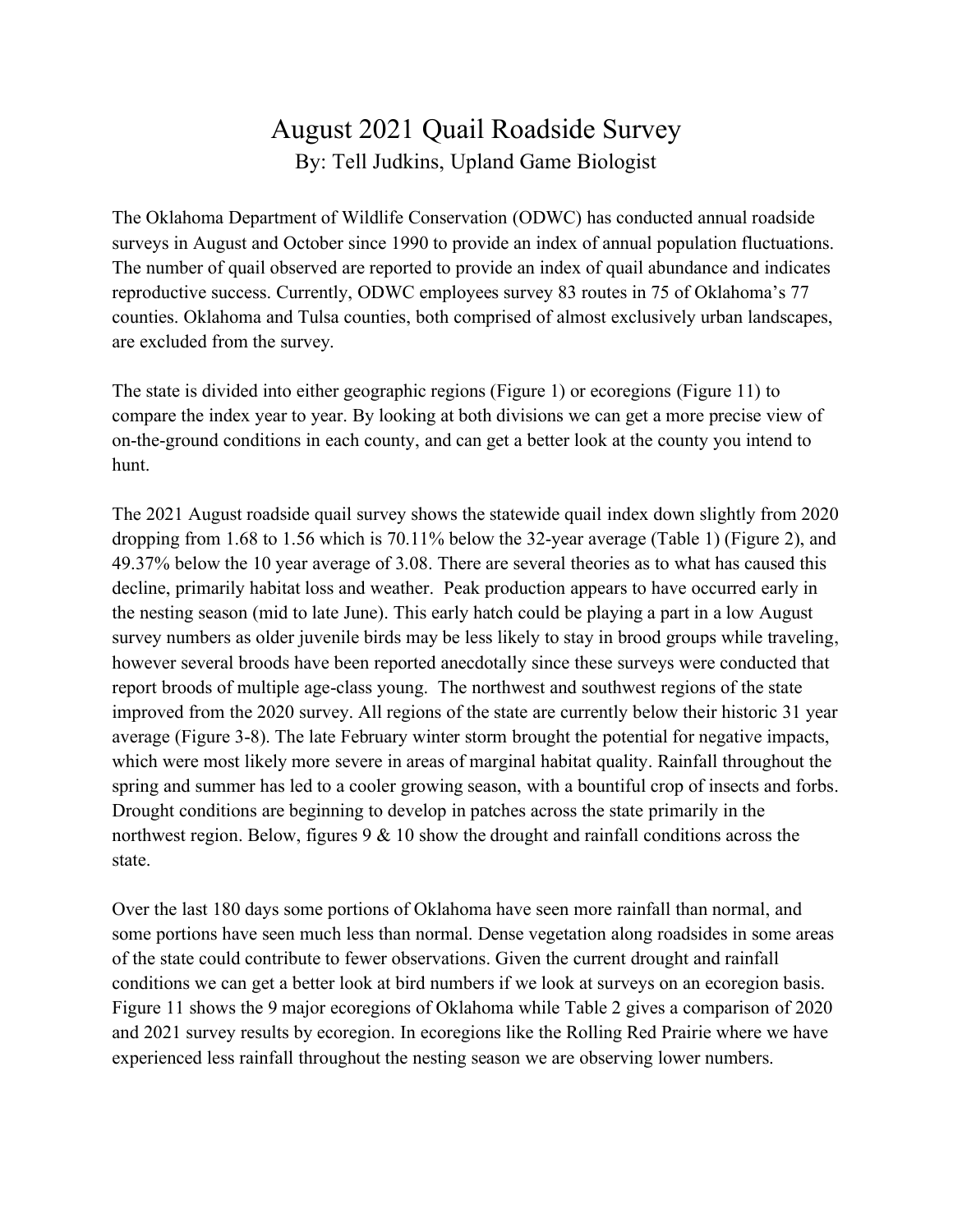No scaled quail were observed during the 2021 or 2020 August Roadside Surveys, 2 total scaled quail observed in August 2019. There are only a few routes in Oklahoma with the opportunity to observe scaled quail. Therefore, this is not a prediction of scaled quail abundance, strictly an observation.

Anecdotally, I have recieved numerous brood reports over late-August and early-September. Over the 32 years of the Roadside Surveys the August surveys have shown us that they are not always the most reliable when it comes to forecasting the season. As with all roadside surveys it is important to note that with such a small sample size, even a tiny change in bird observations can show up as huge shift in a route's data. Stay tuned for the October roadside surveys, which will provide a better indication of what the upcoming quail season could have in store.



## Figure 1. Oklahoma Roadside Survey Regions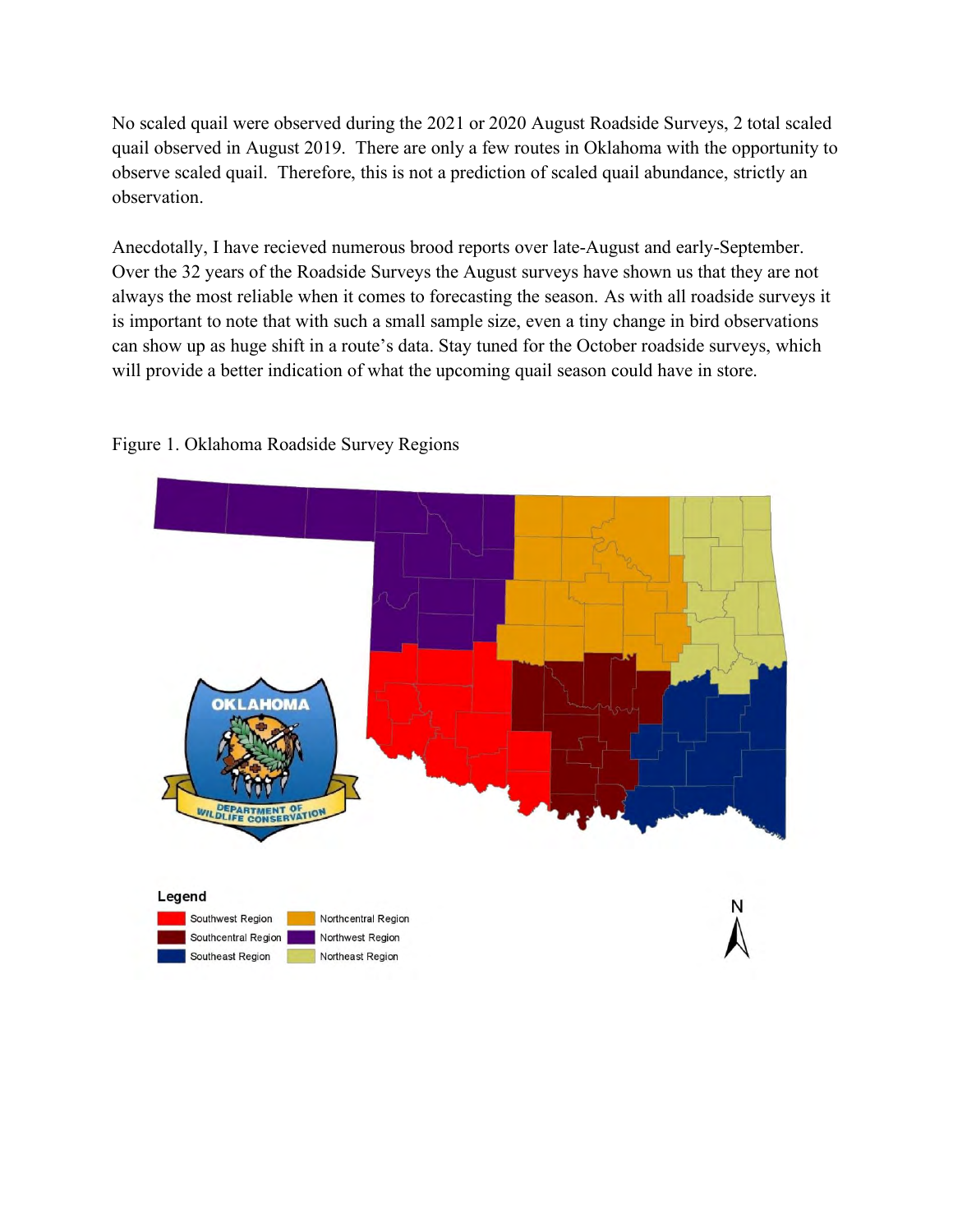|              | 32 Year<br>Average | 10 Year<br>Average | 2019<br>Average | 2020<br>Average | 2021<br>Average |
|--------------|--------------------|--------------------|-----------------|-----------------|-----------------|
| Statewide    | 5.22               | 3.08               | 2.88            | 1.68            | 1.56            |
| Northwest    | 7.33               | 5.33               | 4.20            | 1.81            | 2.88            |
| Northeast    | 2.82               | 1.06               | 1.15            | 0.64            | 0.43            |
| Northcentral | 3.19               | 2.55               | 1.73            | 3.29            | 2.06            |
| Southwest    | 12.51              | 7.14               | 4.42            | 1.0             | 2.66            |
| Southeast    | 3.84               | 1.45               | 1.55            | 4.0             | $0.875*$        |
| Southcentral | 1.93               | 0.42               | 0.23            | 0.0             | 0.0             |

Table 1. Bobwhite quail observations/20-mile route by geographic region in Oklahoma.

\*some surveys were unable to be run due to COVID-19 impacts

Figure 2. Long-term average of bobwhite observations in Oklahoma

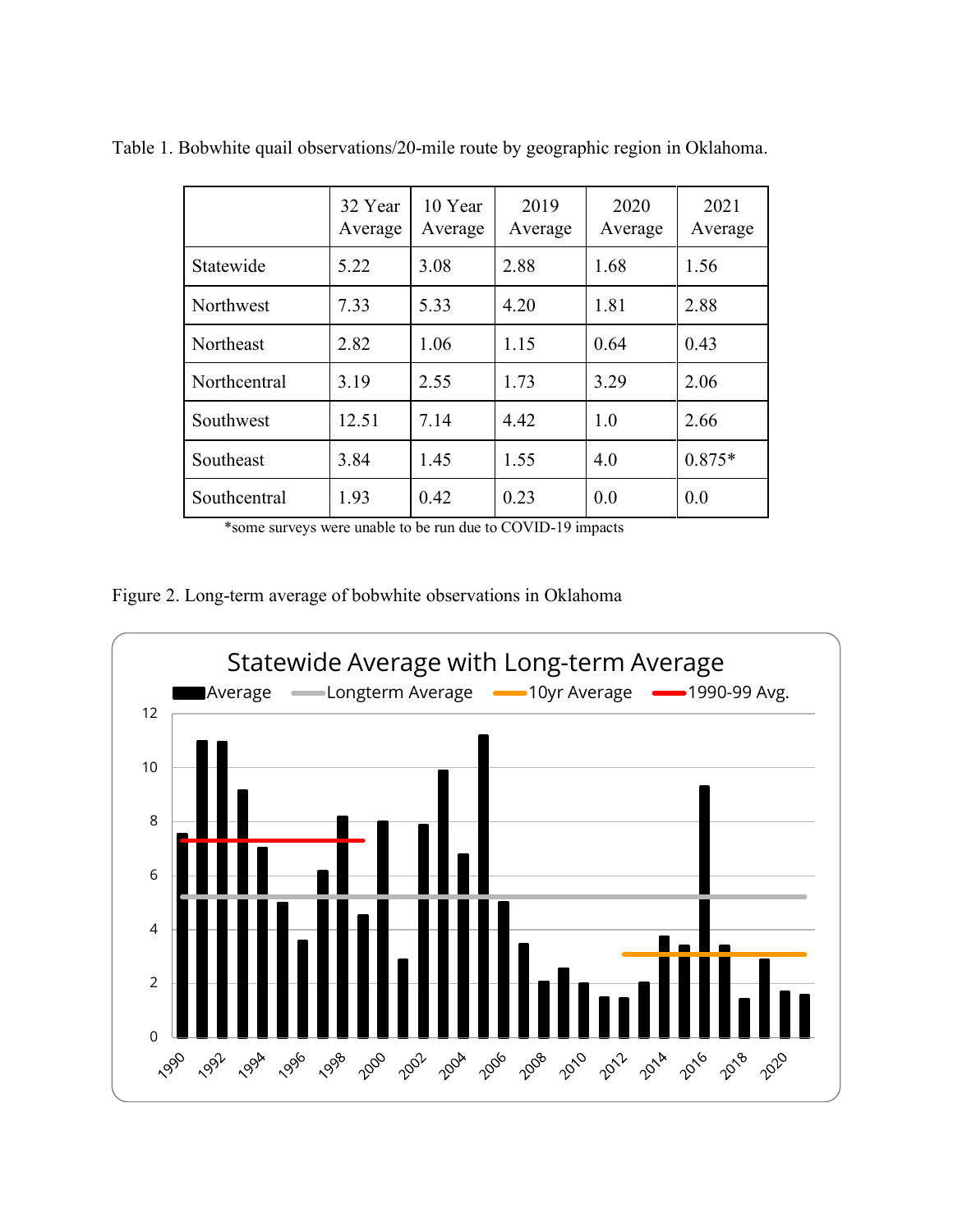

Figure 3. Long-term average of bobwhite observations in northwest Oklahoma.

Figure 4. Long-term average of bobwhite observations in northeast Oklahoma.

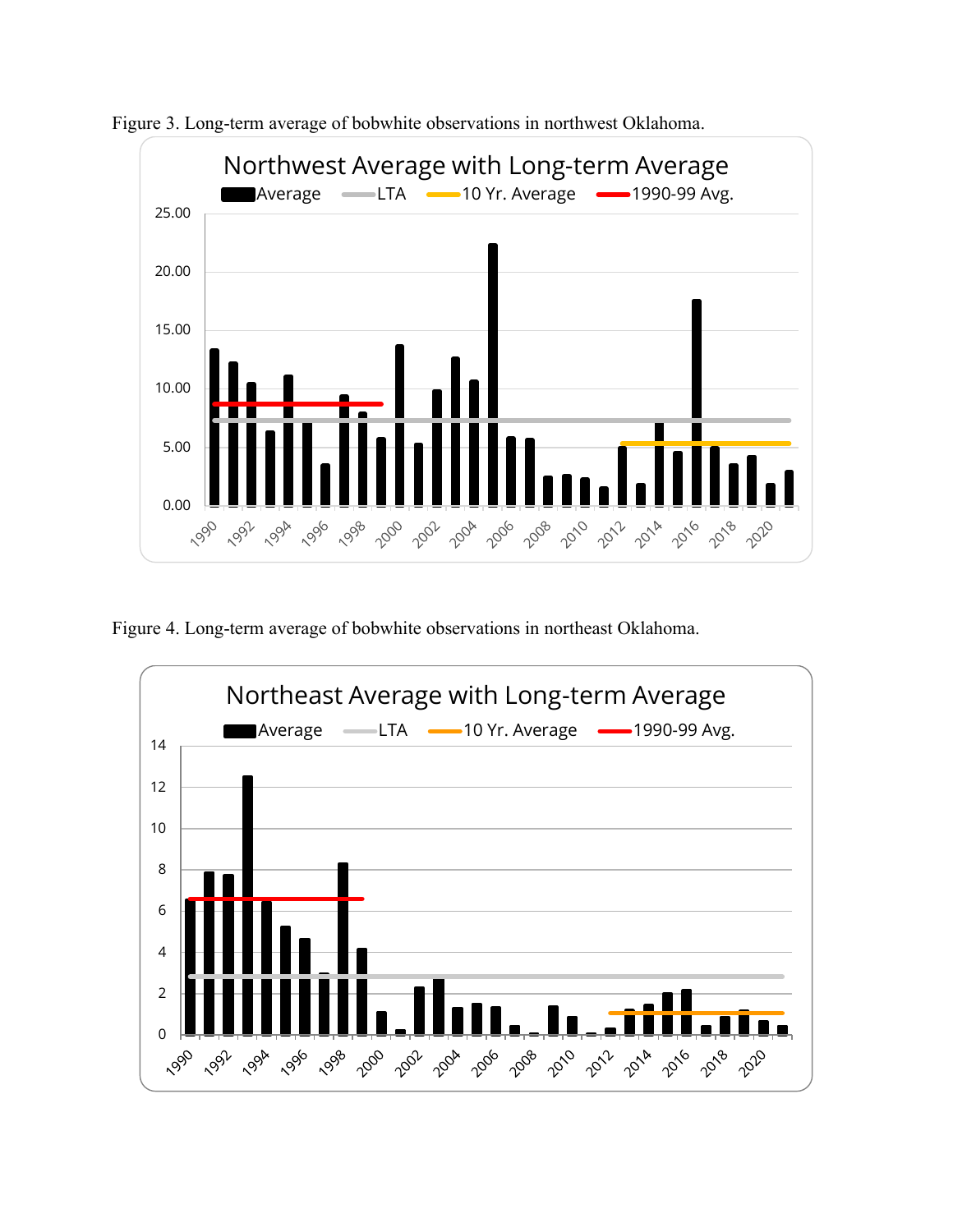

Figure 5. Long-term average of bobwhite observations in northcentral Oklahoma.

Figure 6. Long-term average of bobwhite observations in southwest Oklahoma.

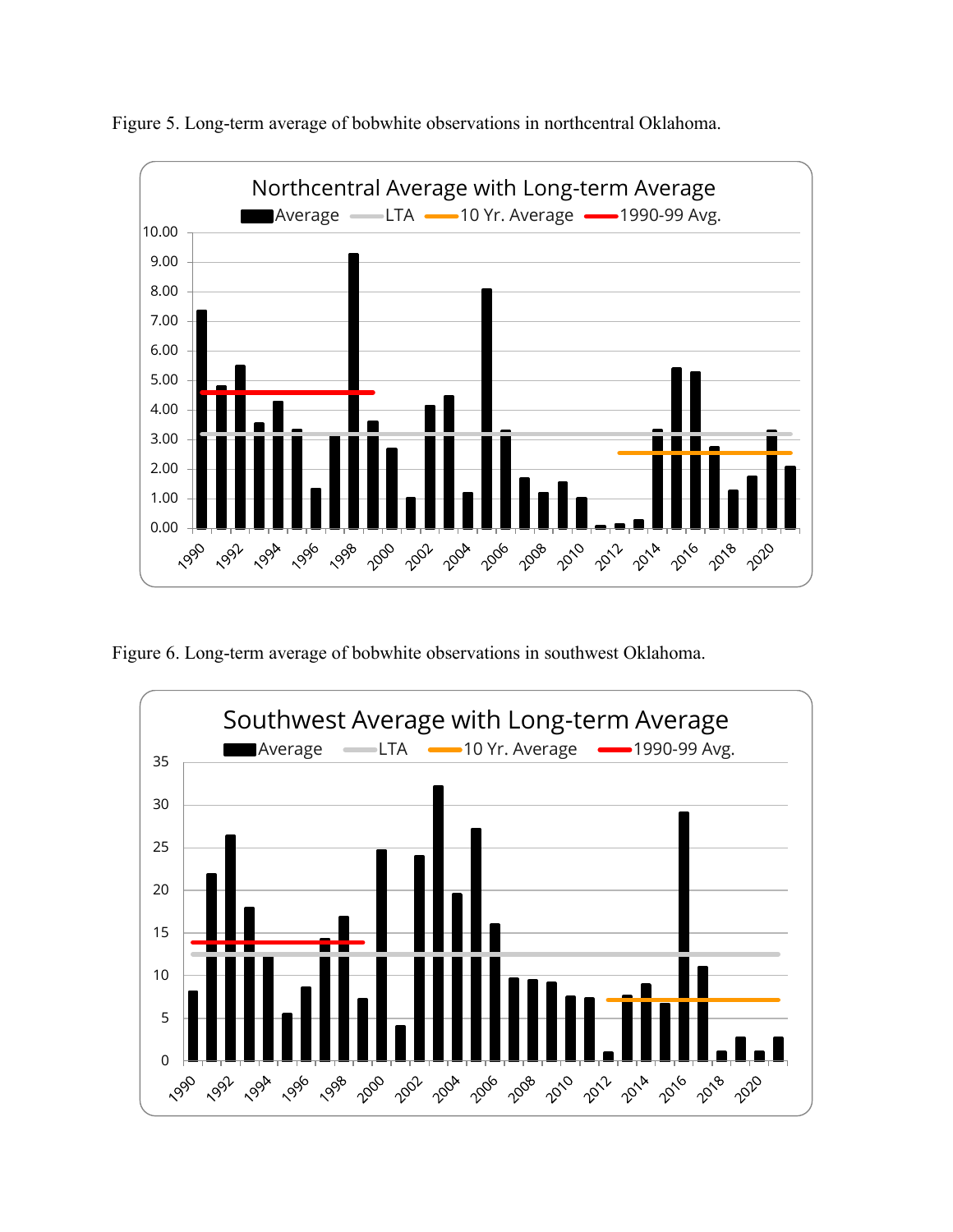

Figure 7. Long-term average of b bobwhite observations in southeast Oklahoma.

Figure 8. Long-term average of bobwhite observations in southcentral Oklahoma.

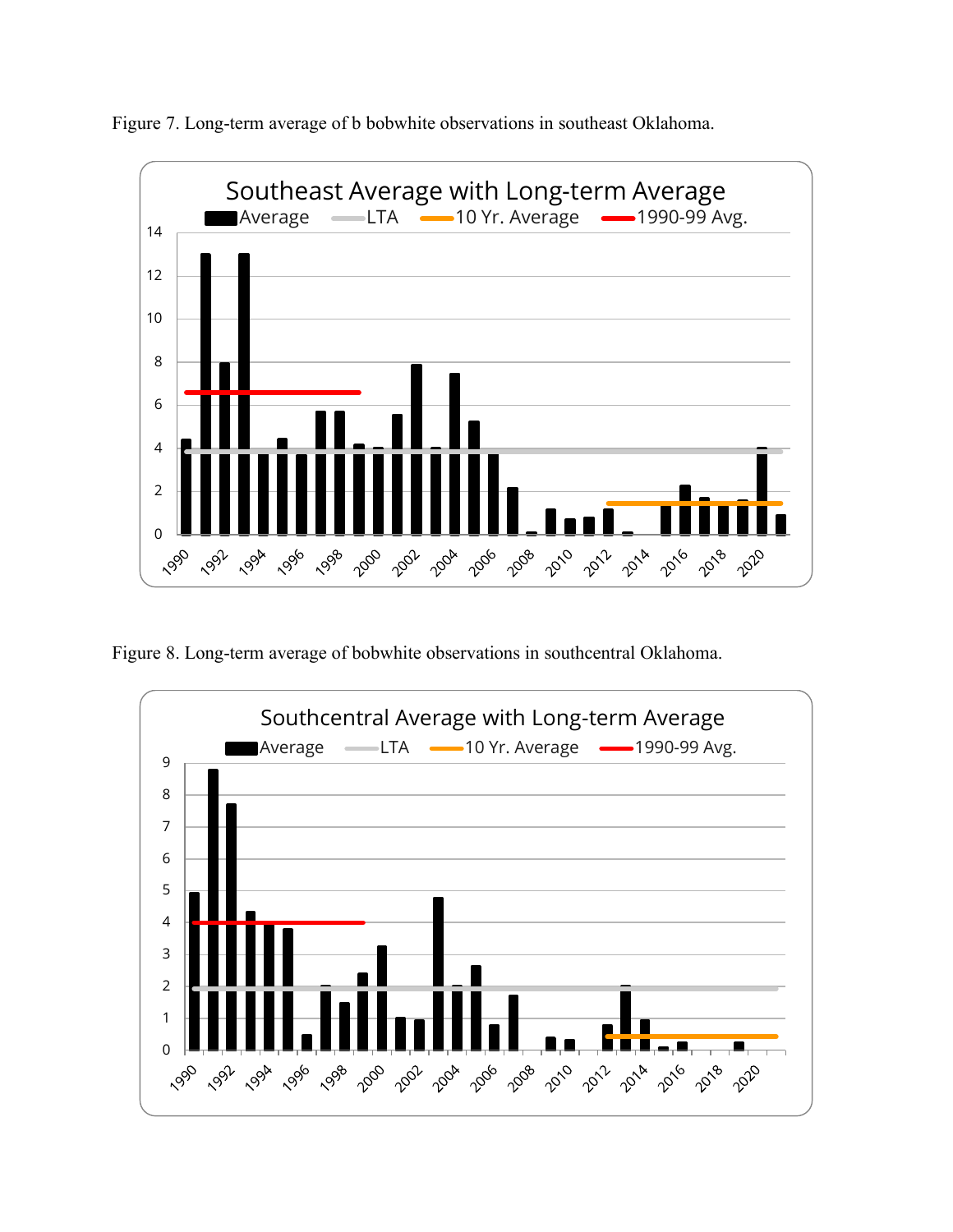Figure 9. Drought Comparison from June  $8<sup>th</sup>$ , 2021 to September  $7<sup>th</sup>$ , 2021 (Source: droughtmonitor.unl.edu/)



Figure 10. Departure from normal rainfall in inches - March 13–September 8, 2021 (Source: mesonet.org)